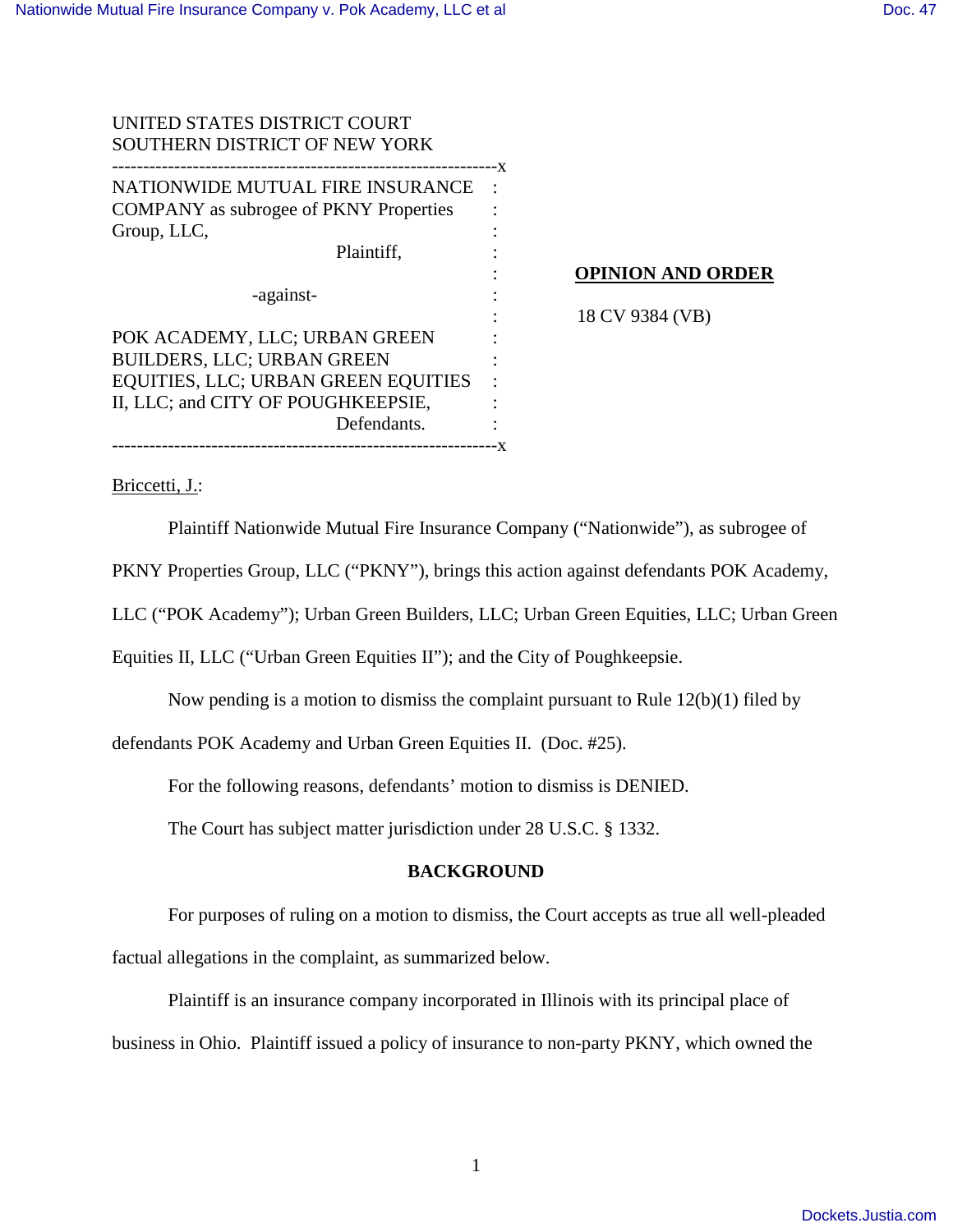property at 17 Academy Street in Poughkeepsie. The insurance policy provided coverage for PKNY's building and property.

Defendants POK Academy, Urban Green Builders, Urban Green Equities, and Urban Green Equities II owned, managed, or controlled the building and property located at 19 Academy Street, the neighboring parcel. Defendants are all alleged to be citizens of New York, and defendants do not contend otherwise. The City of Poughkeepsie, where the buildings are located, is charged with ensuring the safety of buildings and other structures under its building code.

At about 4:00 p.m. on June 18, 2018, the building at 19 Academy Street collapsed onto PKNY's building at 17 Academy Street, destroying the 17 Academy Street building. In addition to the destruction of the building and the loss of the property within, PKNY also incurred costs in connection with the emergency response to the collapse and subsequent debris removal. Plaintiff alleges PKNY sustained no less than \$689,000 in damages.

After the collapse, PKNY submitted an insurance claim to plaintiff. In accordance with the policy, plaintiff paid more than \$689,000 to PKNY or on its behalf.

Plaintiff, as subrogee of PKNY, brings negligence claims against defendants and seeks damages, including costs for the building and personal property, debris removal, emergency response, and loss of business income, plus interest and costs.

#### **DISCUSSION**

## I. Legal Standard

Because "federal courts are courts of limited jurisdiction and lack the power to disregard such limits as have been imposed by the Constitution or Congress," Durant, Nichols, Houston, Hodgson, & Cortese-Costa, P.C. v. Dupont, 565 F.3d 56, 62 (2d Cir. 2009) (internal quotation

2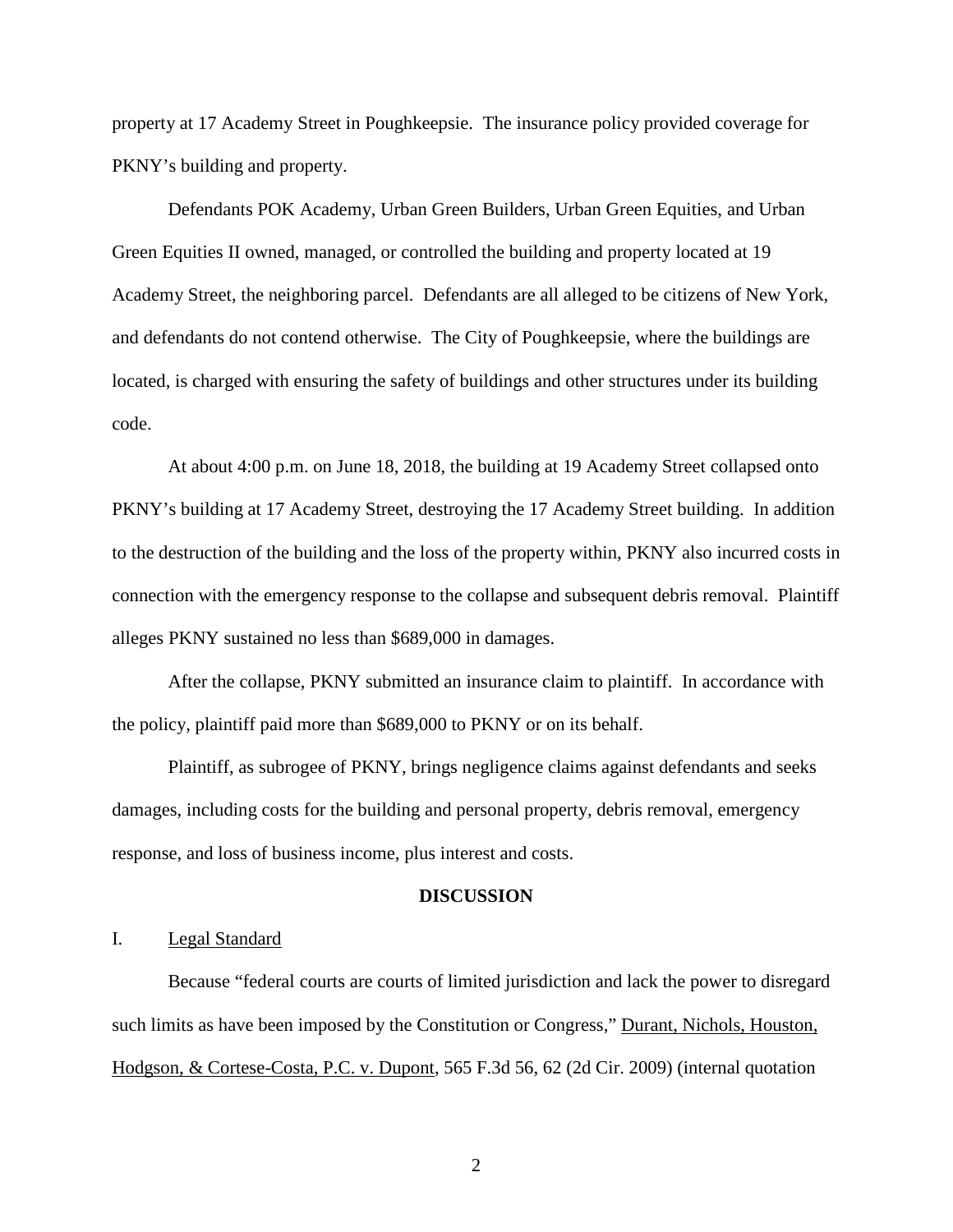omitted), "[a] case is properly dismissed for lack of subject matter jurisdiction under Rule 12(b)(1) when the district court lacks the statutory or constitutional power to adjudicate it," Nike, Inc. v. Already, LLC, 663 F.3d 89, 94 (2d Cir. 2011) (internal quotation omitted). The party invoking the Court's jurisdiction bears the burden of establishing jurisdiction exists. Conyers v. Rossides, 558 F.3d 137, 143 (2d Cir. 2009).

When, as here, the case is at the pleading stage, in deciding a motion to dismiss under Rule 12(b)(1), the Court "must accept as true all material facts alleged in the complaint and draw all reasonable inferences in the plaintiff's favor." Conyers v. Rossides, 558 F.3d at 143. But "argumentative inferences favorable to the party asserting jurisdiction should not be drawn." Buday v. N.Y. Yankees P'ship, 486 F. App'x 894, 895 (2d Cir. 2012) (summary order) (quoting Atl. Mut. Ins. Co. v. Balfour Maclaine Int'l Ltd., 968 F.2d 196, 198 (2d Cir. 1992)). The court may also refer to evidence outside the pleadings. Krechmer v. Tantaros, 747 F. App'x 6, 10 (2d Cir. 2018) (summary order).

II. Lack of Diversity

Defendants argue the parties to the suit are not diverse, and therefore, the Court lacks subject matter jurisdiction.

The Court disagrees.

A district court has jurisdiction over suits between citizens of different states, assuming the requisite amount in controversy. See 28 U.S.C. § 1332(a)(1). Complete diversity of citizenship is required; that is, diversity jurisdiction does not exist unless each defendant is a citizen of a different state from each plaintiff. St. Paul Fire & Marine Ins. Co. v. Universal Builders Supply, 409 F.3d 73, 80 (2d Cir. 2005) (citing Owen Equip. & Erection Co. v. Kroger, 437 U.S. 365, 373 (1978)).

3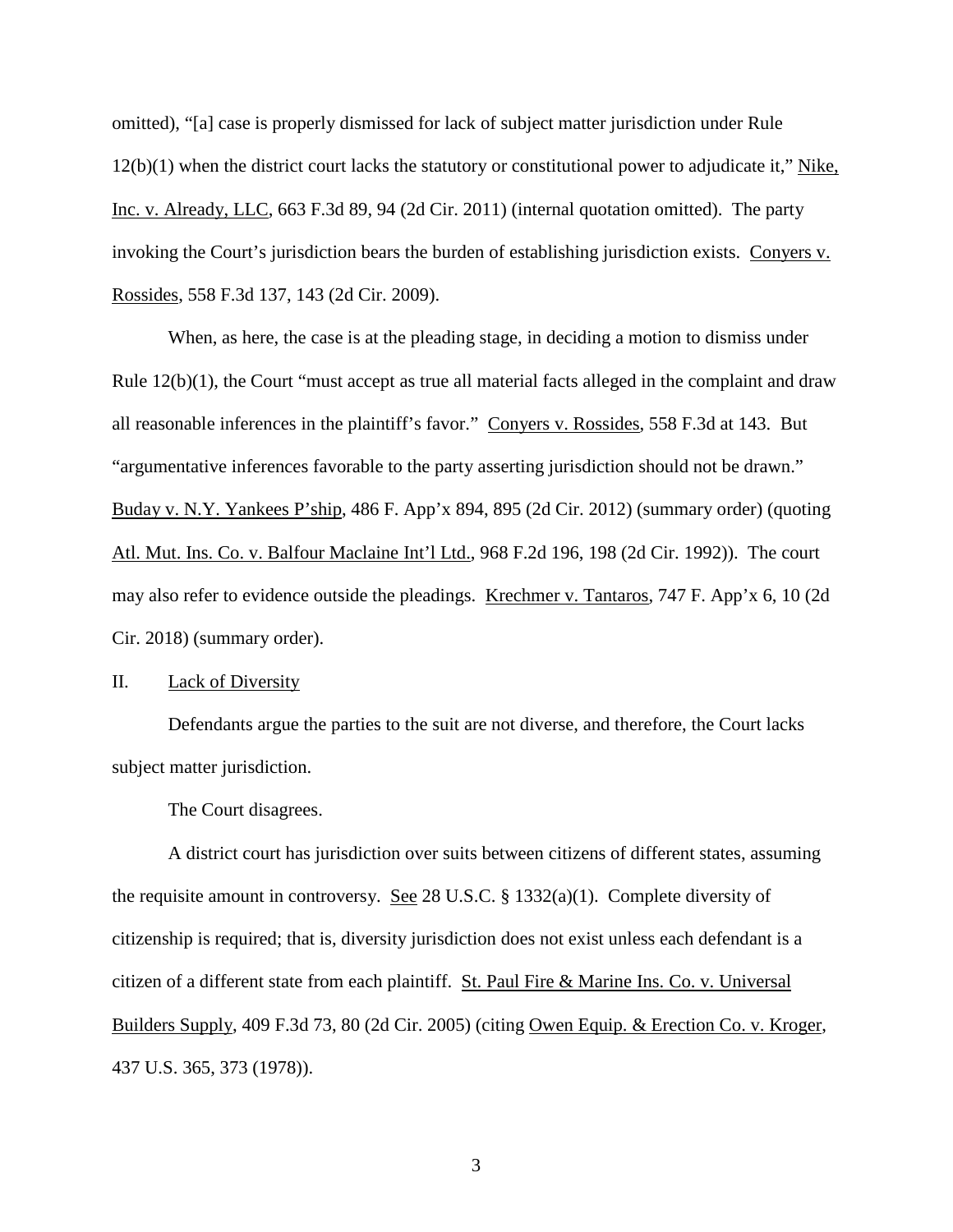For purposes of diversity jurisdiction, the parties "must be real and substantial parties to the controversy." St. Paul Fire & Marine Ins. Co. v. Universal Builders Supply, 409 F.3d at 80 (quoting Navarro Sav. Ass'n v. Lee, 446 U.S. 458, 460 (1980)). It is well established that a subrogee-insurer qualifies as a real party in interest. United States v. Aetna Casualty & Surety Co., 338 U.S. 366, 380 (1949). "An insurer has a right of subrogation, or, in other words, that it can stand in the shoes of its insured to seek repayment from a third party whose wrongdoing caused the loss to the insured which the insurer was obligated to cover." Harleysville Worcester Ins. Co. v. Hurwitz, 2005 WL 774166, at \*5 (S.D.N.Y. Apr. 6, 2005) (internal quotation marks omitted). Indeed, "[i]f the subrogee has paid an entire loss suffered by the insured, it is the only real party in interest and must sue in its own name." United States v. Aetna Casualty & Surety Co., 338 U.S. at 380–81 (emphasis added). In that case, "it is the citizenship of the subrogeeinsurer and not that of the insured which controls in analyzing whether parties are diverse." Royal Ins. Co. of Am. v. United States, 998 F. Supp. 351, 353 (S.D.N.Y. 1998) (emphasis added).

Here, plaintiff alleges it paid PKNY's entire loss pursuant to its insurance policy, and therefore, plaintiff is the only real party in interest. The Court agrees. Since plaintiff is a citizen of Illinois and Ohio, and defendants are alleged to be citizens of New York, there is complete diversity, and the Court has subject matter jurisdiction.<sup>[1](#page-3-0)</sup>

1

<span id="page-3-0"></span><sup>1</sup> Defendants argue plaintiff has only partially subrogated PKNY's loss because PKNY, a defendant in a state court action, may face a future judgment that plaintiff may be obligated to cover pursuant to the underlying policy. As a result, defendants argue, PKNY must be joined in this action, and PKNY's joinder destroys diversity jurisdiction. Even if the Court were to credit this speculative theory of "future subrogation" (and the Court refuses to do so), that would only mean PKNY also has a stake in the outcome of the instant case. It does not mean PKNY is an indispensable party and must be joined to this action. See St. Paul Fire & Marine Ins. Co. v. Universal Builders Supply, 409 F.3d at 81. Therefore, even if plaintiff has only partially subrogated PKNY's losses, the Court has subject matter jurisdiction.